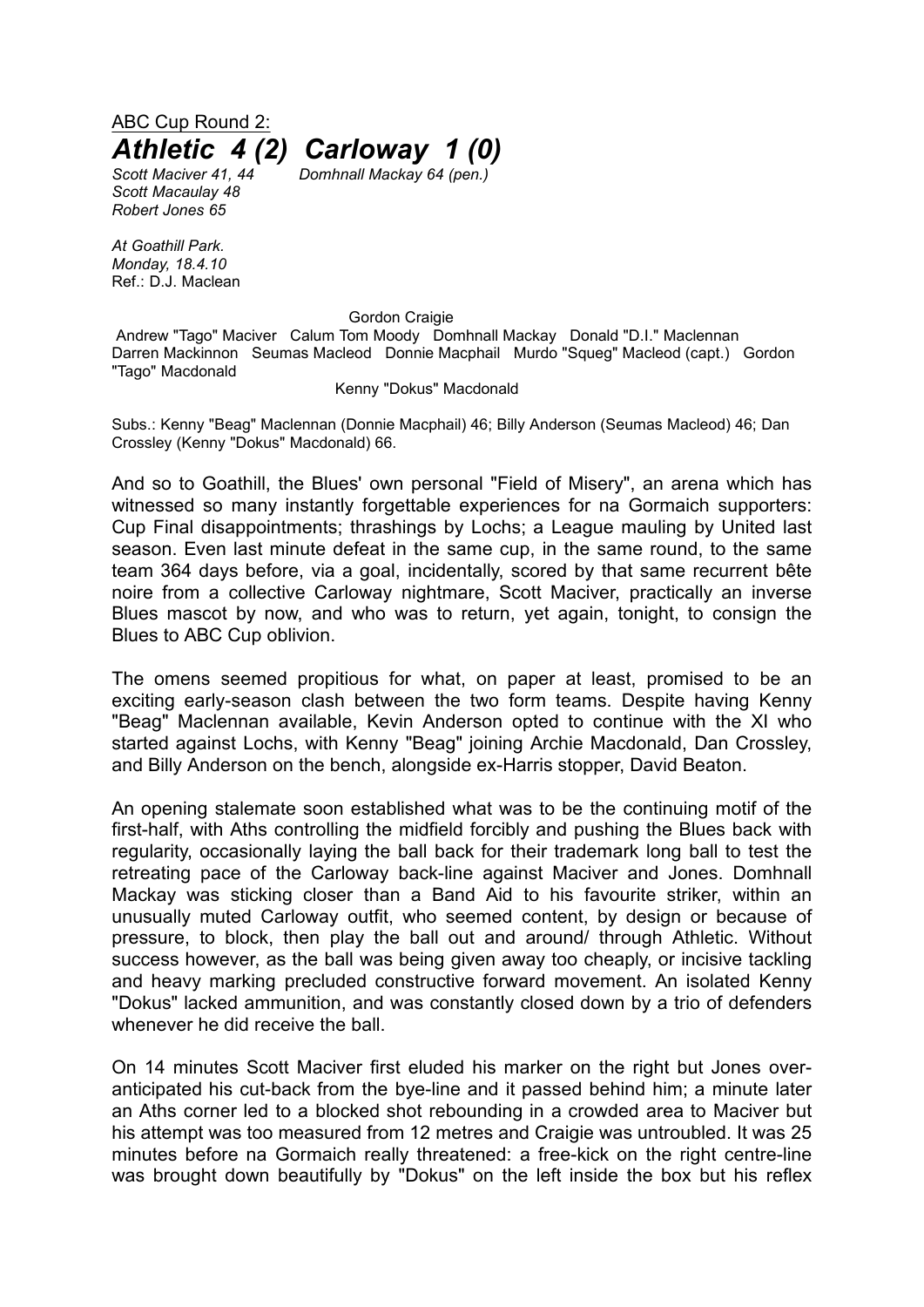drive was smothered competently by Murdo Maciver. On 32 minutes Seumas Macleod forced his way into the box but force of numbers led to a hurried poke wide of the keeper which was hastily swept away; then, a minute later, "Tago" connected from a long ball from Pongo, but Aths' keeper Maciver had little trouble. Increasingly, however, the opener threatened at the other end: a smart Maciver reverse pass sent Jones through to convert but he had stepped a metre behind Moody too soon. Then a long ball found Maciver running clear but, challenged by Craigie, his outstretched foot could only touch it past him, and wide of the goal.

Eventually the inevitable arrived: on 41 minutes another long ball from the left found Mackay and Maciver wrestling their way into the box; about 12 metres out, in their duel for possession, Maciver managed to touch it away from the defender, and move on smartly to fire the ball over the advancing keeper's shoulder and high inside the right-hand post. The Carloway defence still seemed stunned three minutes later when an innocent-looking cross came in from the left bye-line and a stationary Maciver managed to nod it home unchallenged from the near side of the 6-metre box.

Desperate times need desperate measures: Kevin Anderson and Graeme Miller recalibrated swiftly at the interval to prime the stuttering engine and Kenny "Beag" and Billy Anderson were tasked with adding weight to an invisible midfield in a second-half charge. However, what-might-have-been rapidly became academic as, after a Calum Moody pile-driver just over the top from almost the central halfwayline, the Carloway defence were immediately to give away the sort of goal that wakes a player up in the middle of the night sweating. There seemed little danger when the ball was knocked carelessly forward into the Carloway area on the right. Craigie moved to pick it up, then Kenny "Beag" intervened but was caught; the ball rebounded back off the Aths player and seemed to be running past for a goal-kick. Craigie moved right to pick it up but the ever-predatory Maciver darted quickly to catch the abandoned ball right on the bye-line, then cut it back in past the stranded keeper to a solitary Macaulay in front of goal, 6 metres out, to bang home.

Understandably, it took the Blues a few minutes to come to terms with this disaster, but gradually they gathered momentum and for the first time, began to compete hard in the centre of the park. That Athletic had subconsciously relaxed is a possibility, although it is hard to imagine Gus Maciver et al soft-pedalling. However, chances suddenly started to appear for the Blues. On the hour a "Tago" corner was met by a Mackay header, but was scrambled away, close to the line; then 4 minutes later, Dame Fortune really smiled on the men from the West: a cross from the left was deflected outwards along the edge of the box where it bounced up sharply against Robert Macleod's upper arm. It was one of those who-you-support-decideshow-you-see-it offences. Macleod hardly meant it but, arguably, it did deny Carloway an advantage. An expert Domhnall Mackay conversion sent Maciver the wrong way.

Game on! Or so we thought. A minute later a rather innocuous through ball into the Carloway box led to several mishit attempts at clearances, before being pounced on by Craigie, who promptly dropped it, stretched to grab it a second time, failed, and Robert Jones thwacked it in from 6 metres. Effectively the game was now over but, Carloway still tried to confound the record books, coming forward in numbers, and as a consequence, Scott Maciver had two further opportunities to add to his total: on